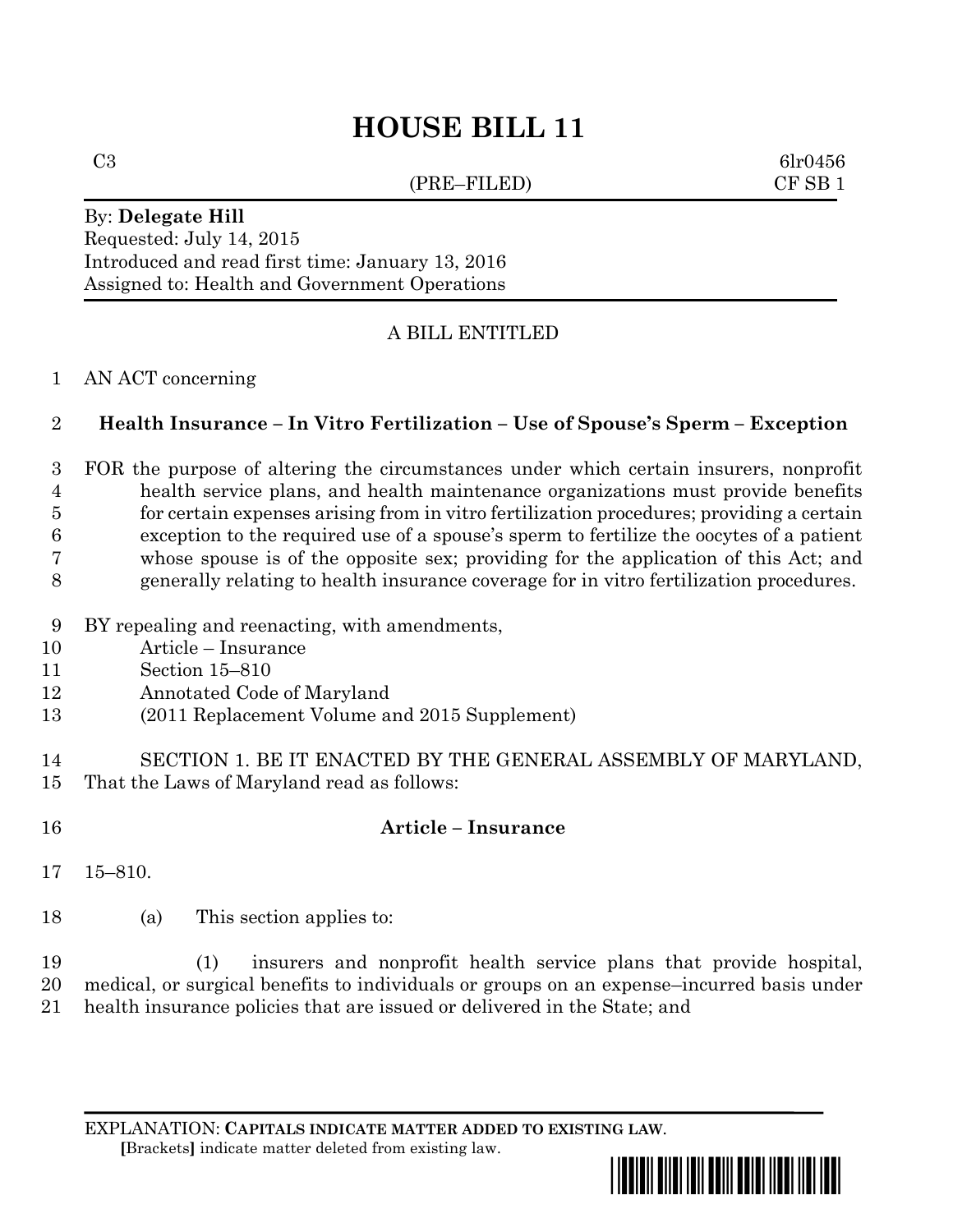### **HOUSE BILL 11**

 (2) health maintenance organizations that provide hospital, medical, or surgical benefits to individuals or groups under contracts that are issued or delivered in the State.

 (b) An entity subject to this section that provides coverage for infertility benefits other than in vitro fertilization may not require as a condition of that coverage, for a patient who is married to an individual of the same sex:

 (1) that the patient's spouse's sperm be used in the covered treatments or procedures; or

 (2) that the patient demonstrate infertility exclusively by means of a history of unsuccessful heterosexual intercourse.

 (c) (1) This subsection does not apply to insurers, nonprofit health service plans, and health maintenance organizations that provide hospital, medical, or surgical benefits under health insurance policies or contracts:

(i) that are issued or delivered to a small employer in the State; and

 (ii) for which the Administration has determined that in vitro fertilization procedures are not essential health benefits, as determined under § 31–116 of this article.

 (2) An entity subject to this section that provides pregnancy–related benefits may not exclude benefits for all outpatient expenses arising from in vitro fertilization procedures performed on a policyholder or subscriber or on the dependent spouse of a policyholder or subscriber.

(3) The benefits under this subsection shall be provided:

 (i) for insurers and nonprofit health service plans, to the same extent as the benefits provided for other pregnancy–related procedures; and

 (ii) for health maintenance organizations, to the same extent as the benefits provided for other infertility services.

(d) Subsection (c) of this section applies if:

 (1) the patient is the policyholder or subscriber or a covered dependent of the policyholder or subscriber;

 (2) for a patient whose spouse is of the opposite sex, the patient's oocytes are fertilized with the patient's spouse's sperm**, UNLESS:**

 **(I) THE PATIENT'S SPOUSE IS UNABLE TO PRODUCE AND DELIVER SPERM; AND**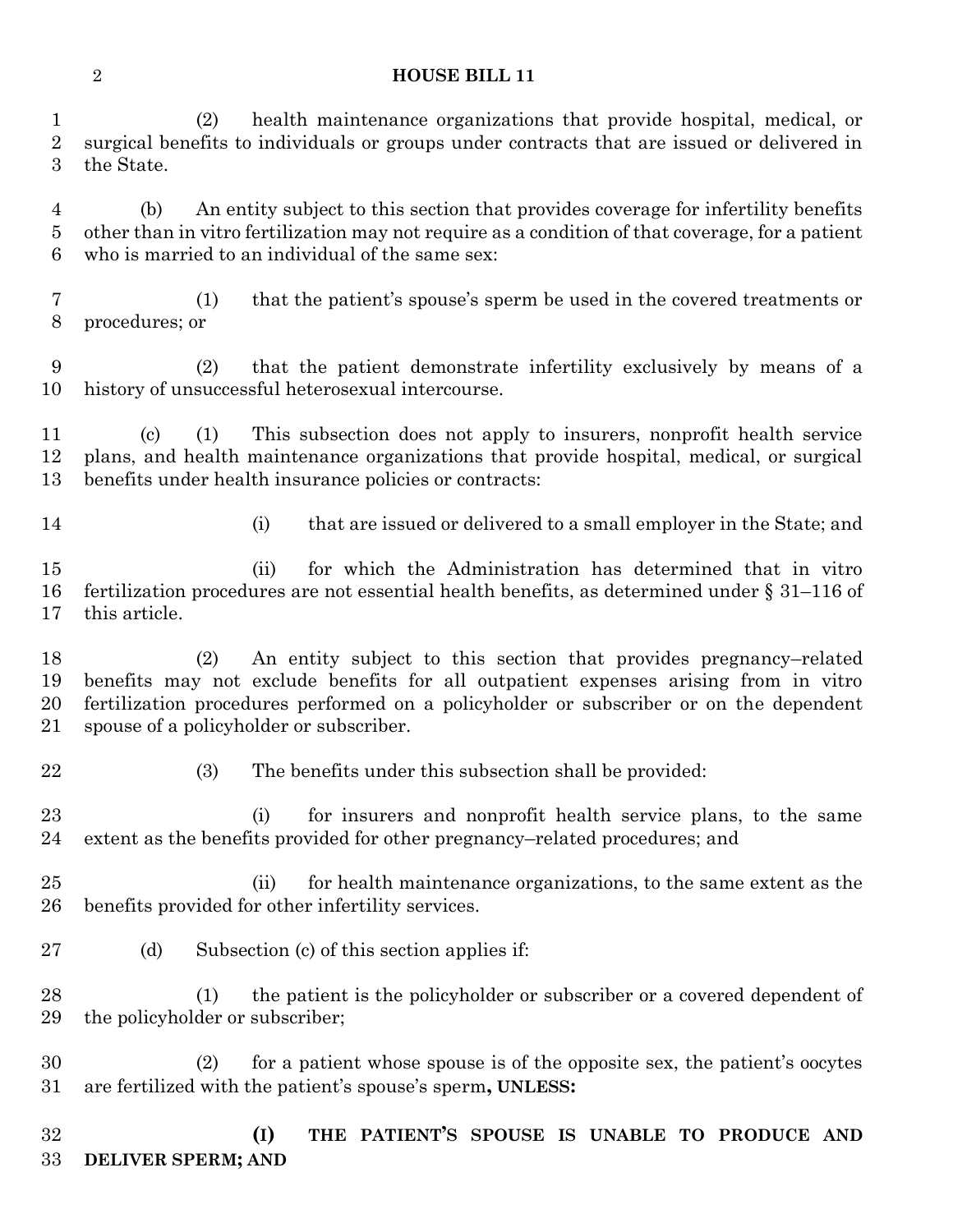#### **HOUSE BILL 11** 3

 **(II) THE INABILITY TO PRODUCE AND DELIVER SPERM DOES NOT RESULT FROM: 1. A VASECTOMY; OR 2. ANOTHER METHOD OF VOLUNTARY STERILIZATION**; (3) (i) the patient and the patient's spouse have a history of involuntary infertility, which may be demonstrated by a history of: 1. if the patient and the patient's spouse are of opposite sexes, intercourse of at least 2 years' duration failing to result in pregnancy; or 2. if the patient and the patient's spouse are of the same sex, six attempts of artificial insemination over the course of 2 years failing to result in pregnancy; or 12 (ii) the infertility is associated with any of the following medical conditions: 14 1. endometriosis; 2. exposure in utero to diethylstilbestrol, commonly known as DES; 3. blockage of, or surgical removal of, one or both fallopian tubes (lateral or bilateral salpingectomy); or 4. abnormal male factors, including oligospermia, contributing to the infertility; (4) the patient has been unable to attain a successful pregnancy through a less costly infertility treatment for which coverage is available under the policy or contract; and (5) the in vitro fertilization procedures are performed at medical facilities that conform to applicable guidelines or minimum standards issued by the American College of Obstetricians and Gynecologists or the American Society for Reproductive Medicine. (e) An entity subject to this section may limit coverage of the benefits for in vitro fertilization required under this section to three in vitro fertilization attempts per live birth, not to exceed a maximum lifetime benefit of \$100,000.